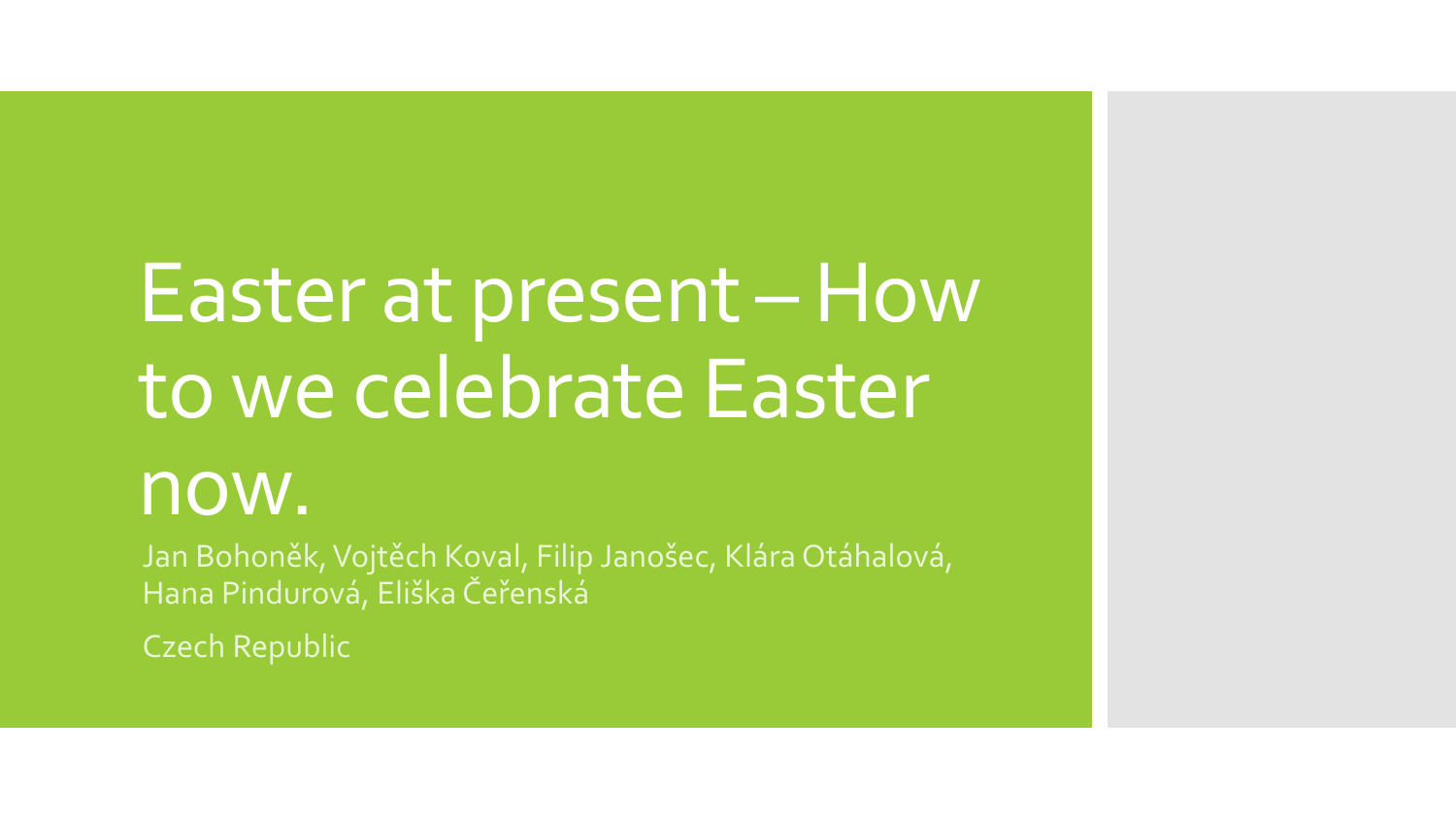## Easter egg

| "Kraslice" / "Velikonoční " vajíčko" (in Czech)

Painted egg

Decoration

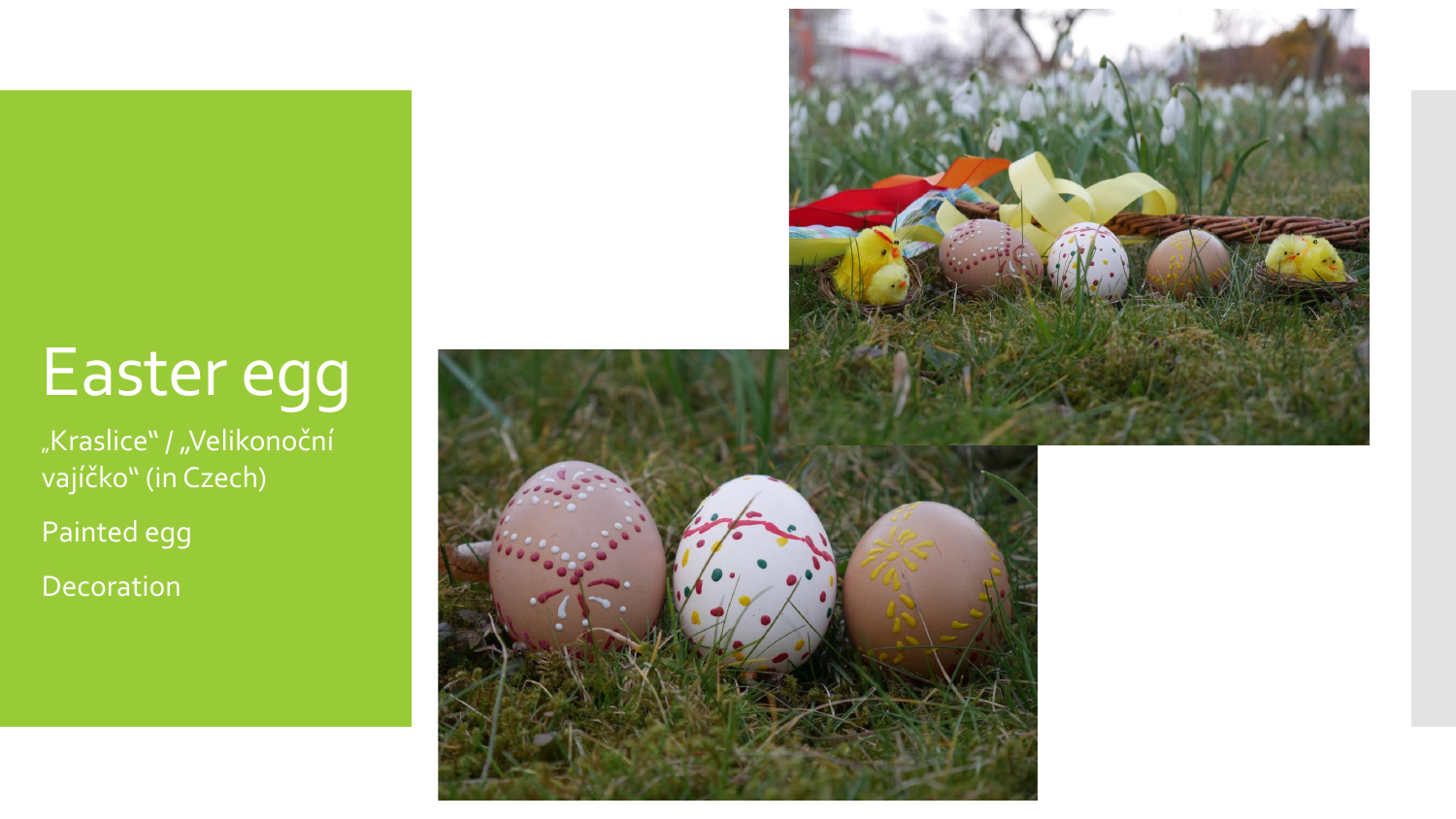### Easterlamb

Cake, dessert

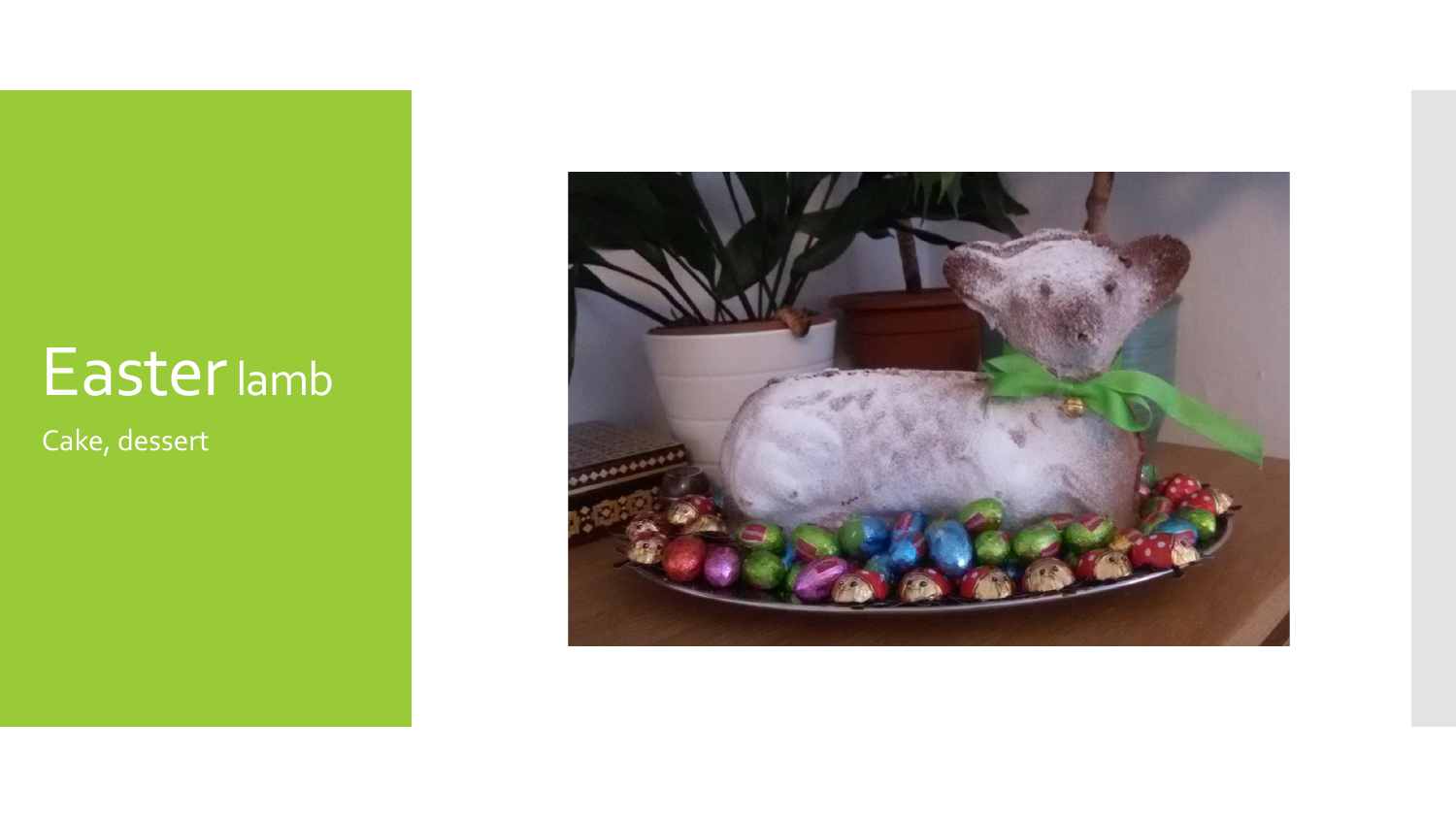

This word isn't in another language.

Boys go to girls and beat them with a "whip". "They make girls healthy." At the same time the boys say a poem.

The boys get a lot of sweets for that.

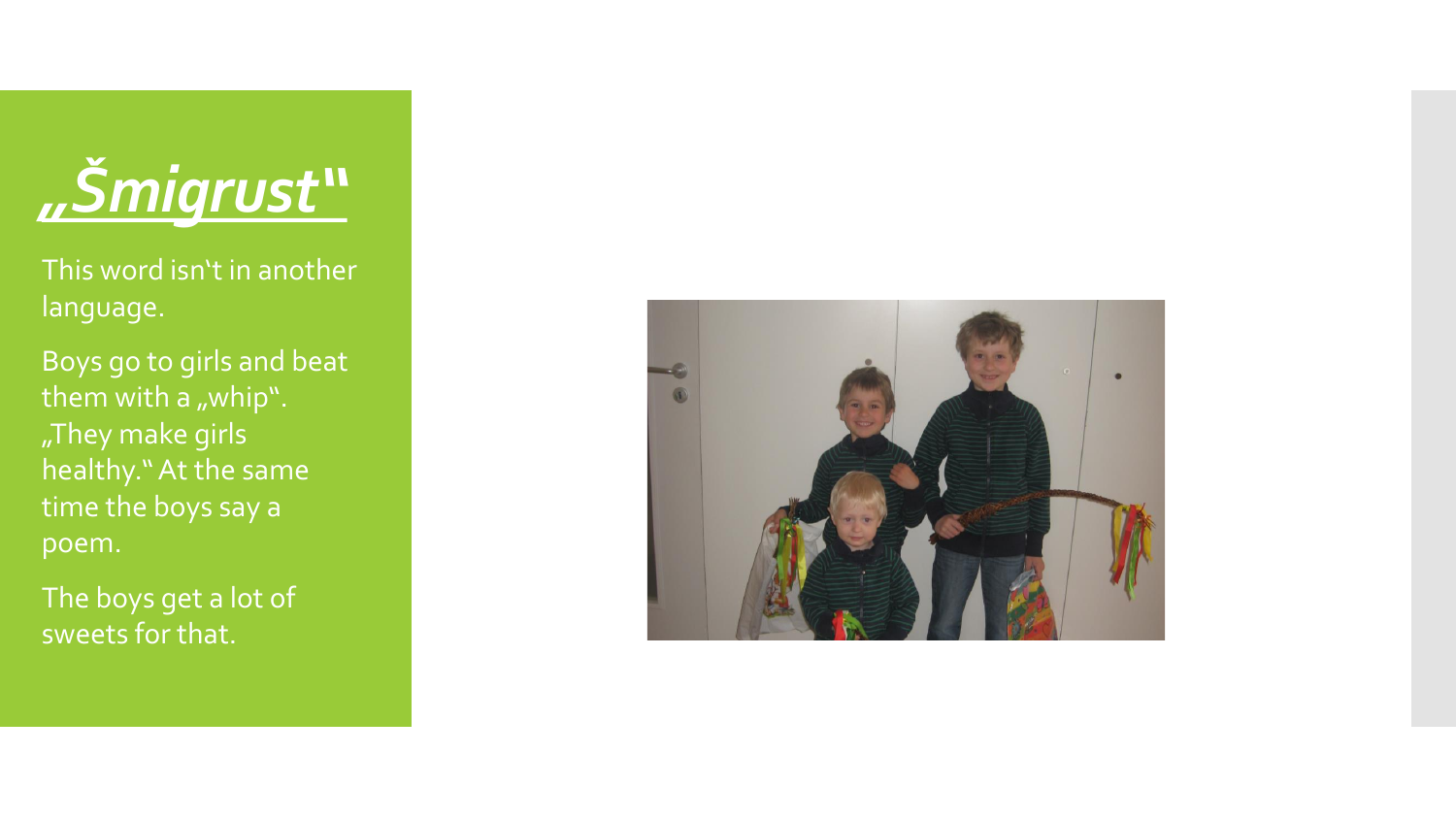## Whip

"Pomlázka", "karabáč"

Traditional whip is made of willow wicker.

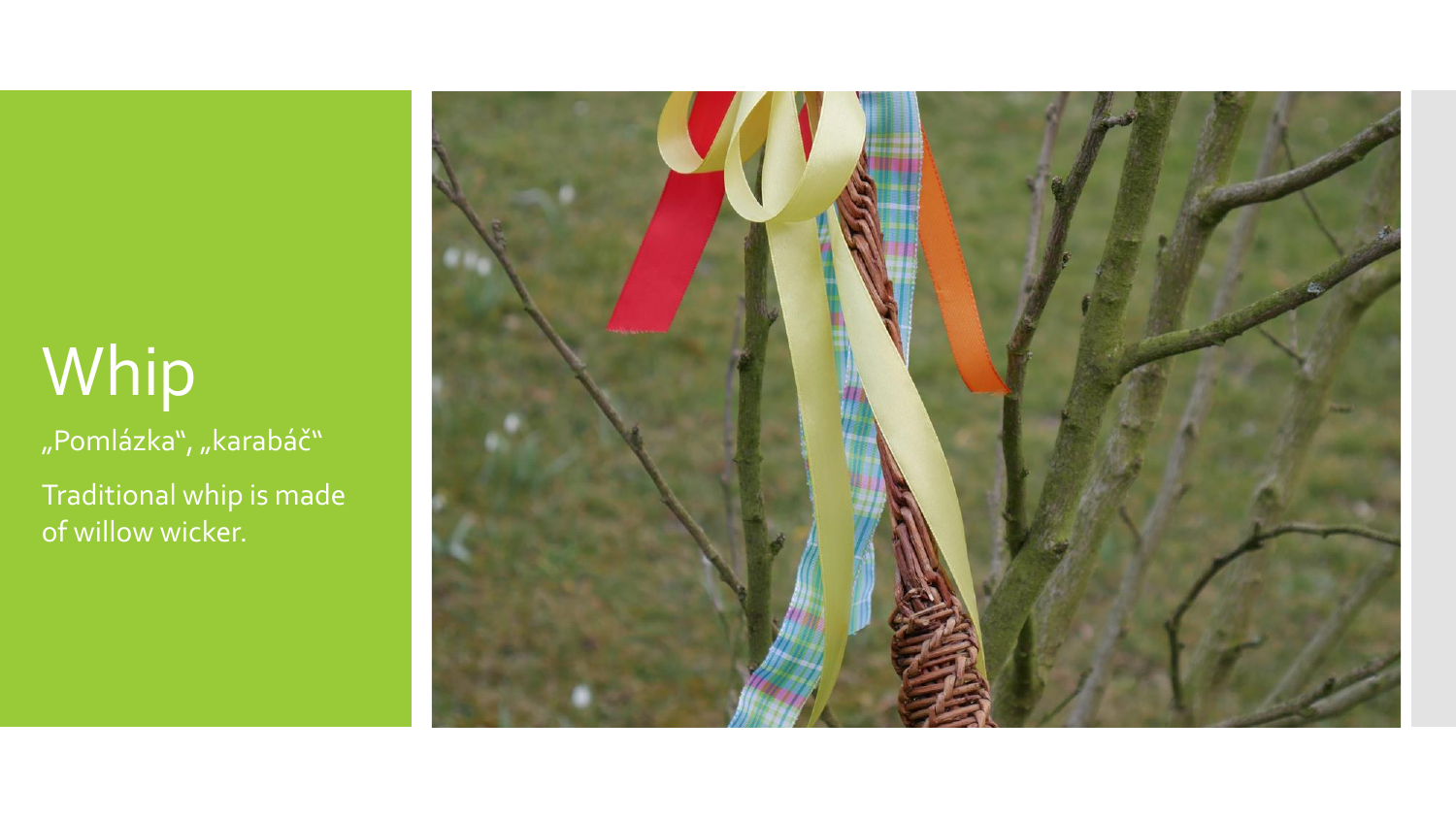#### **Bringing** Mařena out

- Mařena is evil witch or queen of winter.
- Bringing Mařena out is symbolic tradition of spring welcoming.
- The wooden doll with white dress is thrown into a river or burned in a fire, but it is 30th April.

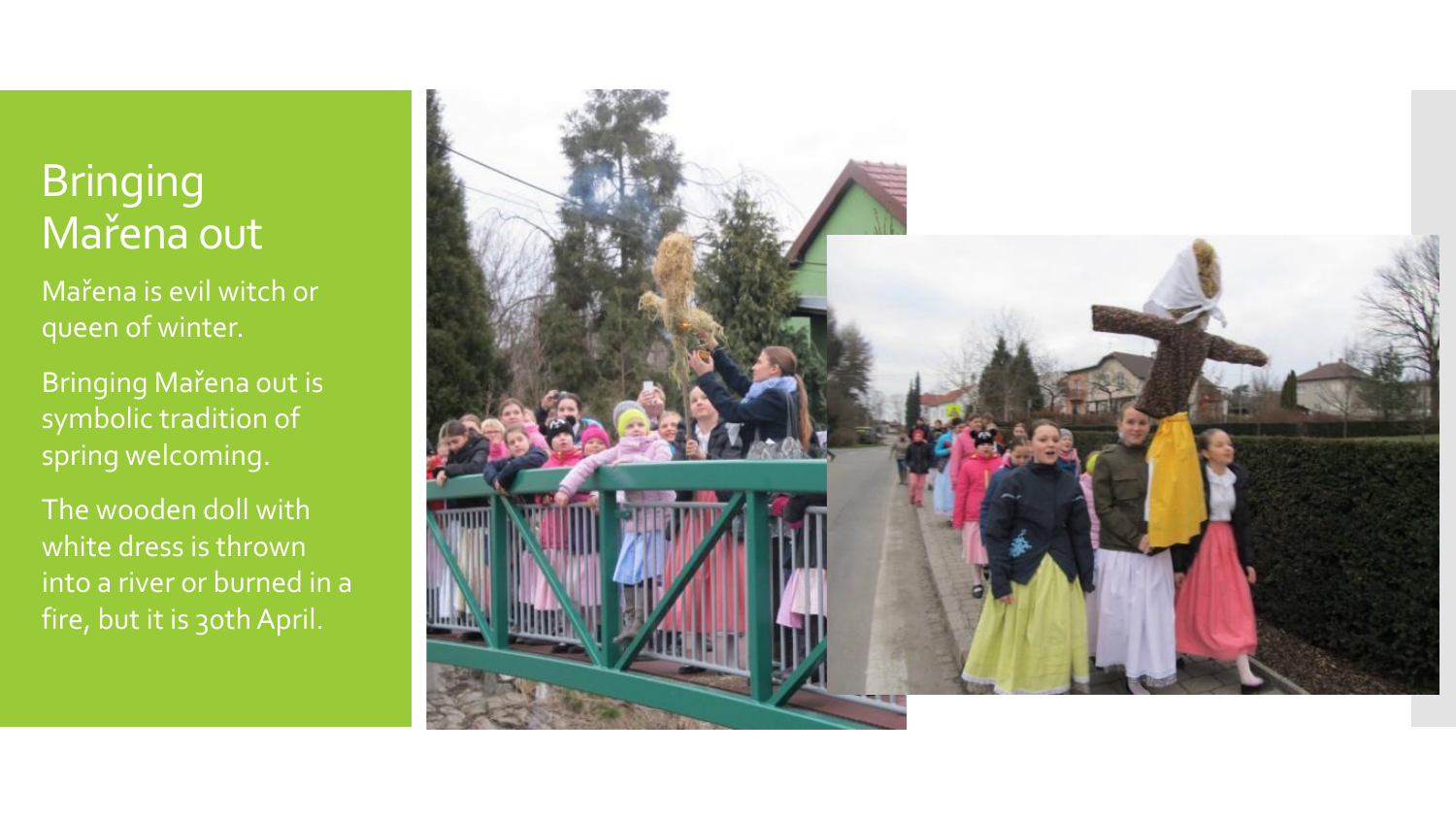### EASTER AT **HOME**

People decorate their home, colour eggs and wait for visits.



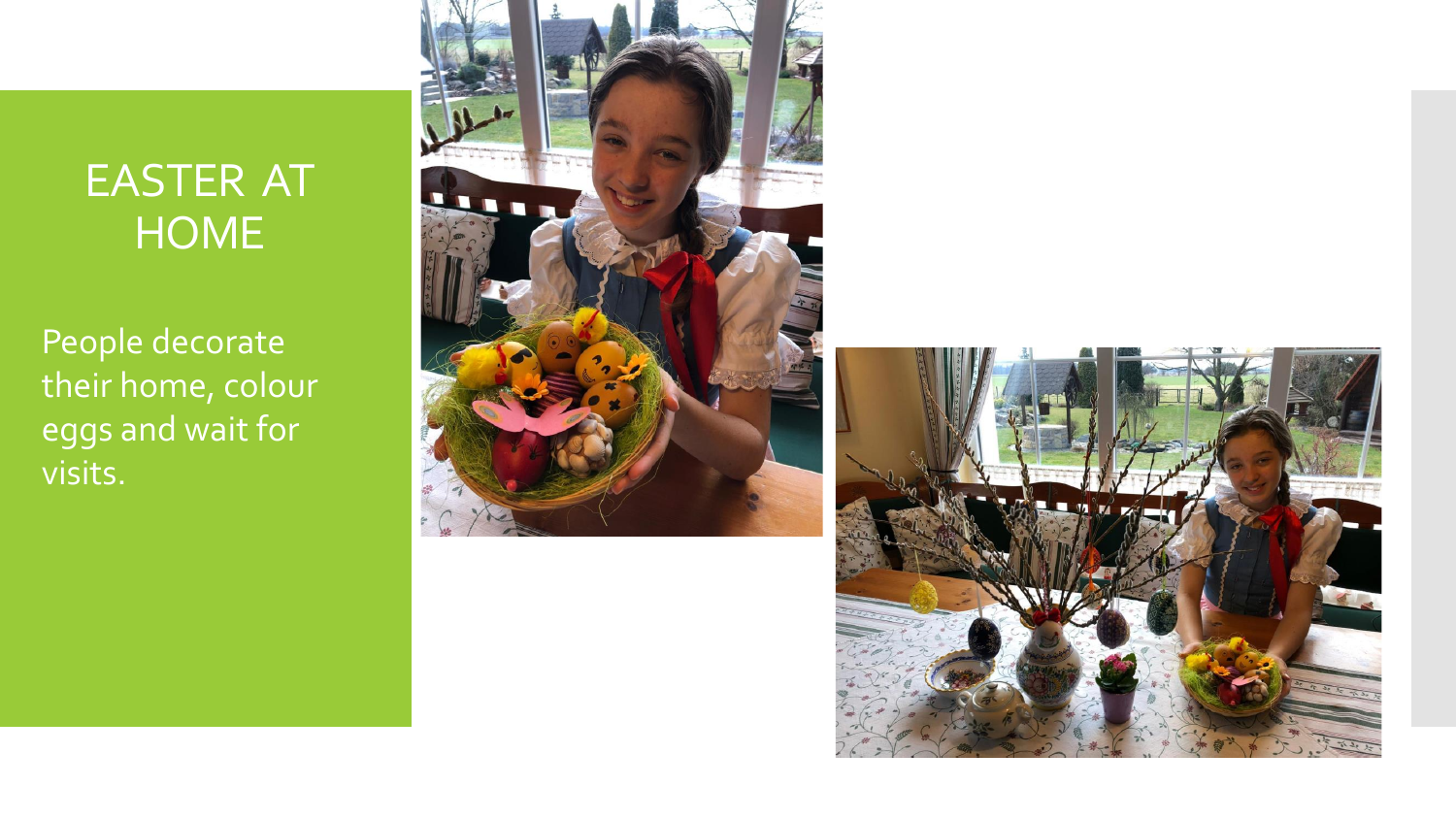### Easter week

The end of March, April. It's different date every year.

#### **2021**

- 28th March Palm Sunday
- 29th March Blue Monday
- 30th March Gray Tuesday
- 31st March –Ash Wednesday
- 1st April Green Thursday: the last dinner
- 2nd April Good Friday: Jesus Christ's crucifixion
- 3rd April White Saturday: burial of Jesus
- 4th April Easter Sunday: Jesus' resurrection
- 5th April Easter Monday: Šmigrust